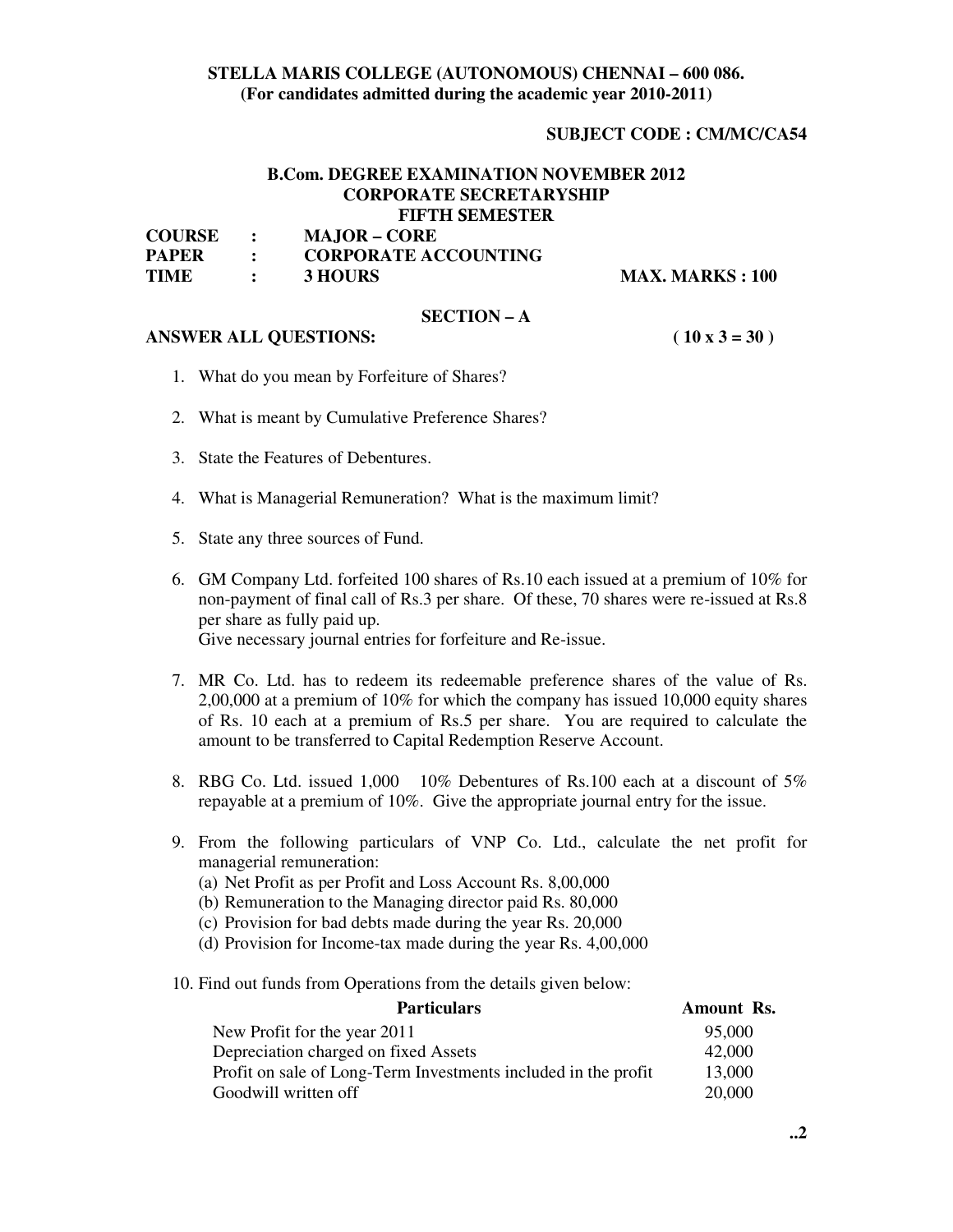### **SECTION – B**

## ANSWER ANY FIVE QUESTIONS: (5 x 8 = 40)

11. NV Co. Ltd. issued 10,000 shares of Rs.10 each payable as under: Rs. 2 on application, Rs. 3 on Allotment, Rs. 3 on First call and Rs. 2 on Second and Final call. All the calls were made and the amounts were duly received. The public applied for 9,000 shares. These shares were allotted. All the calls are made. Pass necessary journal entries in the books of the company.

- 12. Virat Co. Ltd. has a credit balance on Profit and Loss Account of Rs. 3,00,000 on 1-4-2011 and the Net Profit after tax for the year 2011-12 is Rs.15,00,000. It was decided that the following decisions be carried out regarding reserves and dividends:
	- (a) General reserve Rs. 3,50,000.
	- (b) Investment Allowance Reserve Rs. 3,50,000.
	- (c) Dividend Equalisation Fund Rs. 2,00,000.
	- (d) Dividend of 10% on preference shares of Rs. 20,00,000.
	- (e) Dividend at 15% on 3,00,000 equity shares of Rs.10 each fully paid.

You are required to prepare the Profit and Loss appropriation Account.

13. The following is the Balance sheet of EMR Co. Ltd. as on 31-12-2011.

| <b>Liabilities</b>                                                  | Rs.      | <b>Assets</b>           | Rs.      |
|---------------------------------------------------------------------|----------|-------------------------|----------|
| Equity Share capital (Rs. 10 each)                                  |          | 2,00,000 Fixed Assets   | 3,10,000 |
| 1,000 8% redeemable preference shares<br>of Rs. 100 each fully paid |          | $1,00,000$ Cash at Bank | 1,40,000 |
| Profit and Loss a/c                                                 | 1,20,000 |                         |          |
| <b>Sundry Creditors</b>                                             | 30,000   |                         |          |
|                                                                     | 4,50,000 |                         | 4,50,000 |

The company resolved to redeem its preference shares at a premium of 2% out of profits. Give necessary journal entries.

- 14. Sachin Co. Ltd. issued 10,000 12% Debentures of Rs. 100 each. Give appropriate journal entries in the books of the company, if the debentures were:
	- (a) Issued at a discount of 5%, repayable at par.
	- (b) Issued at a premium of 10%, repayable at par.
	- (c) Issued at par, redeemable at a premium of 10%.
	- (d) Issued at a discount of 5%, repayable at a premium of 10%.
- 15. Determine the maximum remuneration available (as per Companies Act, 1956) to the part-time directors and Manager of Raina Co. Ltd., from the following particulars: Net profit as per Profit and Loss Account was Rs. 6,60,000 for the year ended 31-03-2012 after taking into account the following items:

|                                             | Rs.      |
|---------------------------------------------|----------|
| (a) Capital expenditure                     | 1,50,000 |
| (b) Subsidy received from government        | 1,20,000 |
| (c) Special depreciation                    | 20,000   |
| (d) Multiple shift allowance                | 30,000   |
| (e) Bonus to foreign technicians            | 90,000   |
| (f) Provision for taxation                  | 8,00,000 |
| (g) Compensation paid to an injured workman | 20,000   |
| (h) Ex-gratia to an employee                | 10,000   |
| (i) Loss on sale of fixed assets            | 20,000   |
| (i) Profit on sale of investments           | 60,000   |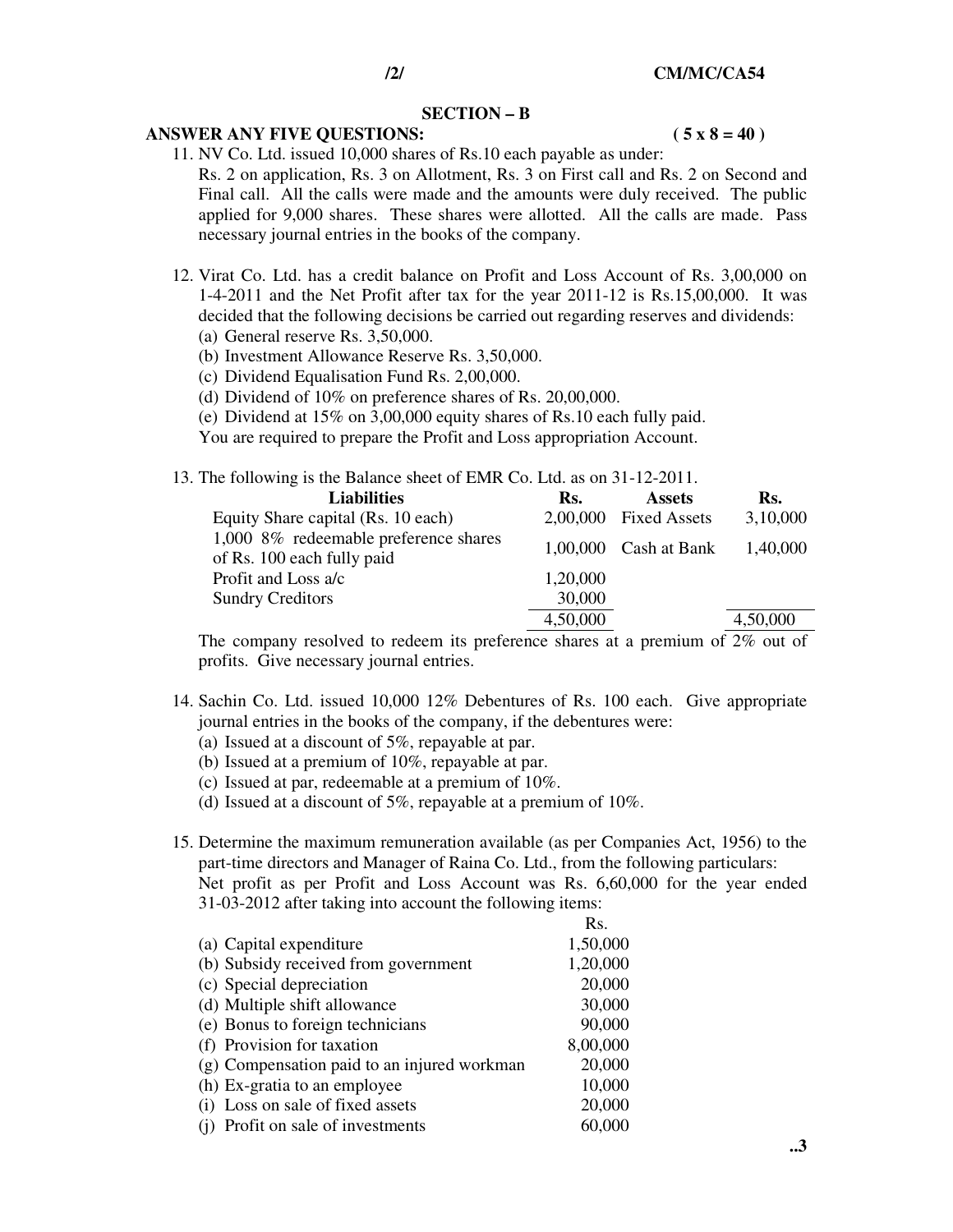#### **/3/ CM/MC/CA54**

16. Compute Cash from Operating Activities from the following Balance sheets of Yuvraj Co. Ltd.:

| 2010<br>Rs. | 2011<br>Rs. | <b>Assets</b>                  | 2010<br>Rs. | 2011<br>Rs. |
|-------------|-------------|--------------------------------|-------------|-------------|
| 2,00,000    | 2,00,000    | <b>Fixed Assets</b><br>at cost | 1,60,000    | 1,80,000    |
| 40,000      | 60,000      | Less:<br>Depreciation          | (30,000)    | (50,000)    |
| 25,000      | 40,000      | Stock                          | 1,00,000    | 92,000      |
| 70,000      | 80,000      | Debtors                        | 35,000      | 90,000      |
|             |             | Cash                           | 70,000      | 68,000      |
| 3,35,000    | 3,80,000    |                                | 3,35,000    | 3,80,000    |
|             |             |                                |             |             |

17. Calculate Funds from Operations from the following:

| <b>Profit and Loss Account</b> |          |                        |          |  |  |
|--------------------------------|----------|------------------------|----------|--|--|
|                                | Rs.      |                        | Rs.      |  |  |
| To Rent                        |          | 10,000 By Gross Profit | 9,86,000 |  |  |
| To Salary                      | 25,000   |                        |          |  |  |
| To Depreciation on Furniture   | 3,000    |                        |          |  |  |
| To Discount on issue of shares | 10,000   |                        |          |  |  |
| To Goodwill written off        | 5,000    |                        |          |  |  |
| To Preliminary expenses        | 6,000    |                        |          |  |  |
| To Net Profit                  | 9,27,000 |                        |          |  |  |
|                                | 9,86,000 |                        |          |  |  |

## **SECTION – C**

# **ANSWER ANY TWO OUESTIONS:**  $(2 \times 15 = 30)$

18. Srikanth Ltd. issued to public 10,000 shares of Rs.100 each at a discount of 5% payable as follows:

On application Rs.25; on allotment Rs.34 and on first and final call Rs.36.

Applications were received for 9,000 shares and all these were accepted. All the moneys due were received expect the first and final call in 100 shares which were forfeited. 50 of these shares were reissued at Rs.90 per share as fully paid.

You are required to pass necessary journal entries in the books of the company and show the Balance Sheet of the company.

19. Following is the summarized Balance Sheet of Nagaraju Limited as on  $31<sup>st</sup>$  December 2011.

| <b>Liabilities</b>                       | Rs.      | <b>Assets</b>                | Rs.      |
|------------------------------------------|----------|------------------------------|----------|
| Share Capital:                           |          | <b>Fixed Assets</b>          | 2,37,500 |
| 1,000 $10\%$ pref. shares of Rs.100 each | 1,00,000 | Investments                  | 12,500   |
| 20,000 equity shares of Rs.10 each       | 2,00,000 | <b>Current Assets</b>        | 95,000   |
| Securities premium                       | 4,850    | Miscellaneous<br>Expenditure | 48,750   |
| Profit & Loss A/c                        | 60,000   |                              |          |
| <b>Current Liabilities</b>               | 28,900   |                              |          |
|                                          | 3,93,750 |                              | 3,93,750 |

On the above date, it was decided to redeem the preference shares at a premium of 10%. The Directors wish that only the minimum number of fresh equity shares of Rs.10 each at a premium of 5% be issued to provide for redemption of such preference shares as could not otherwise be redeemed.

Give necessary journal entries and also prepare the Balance Sheet after redemption.